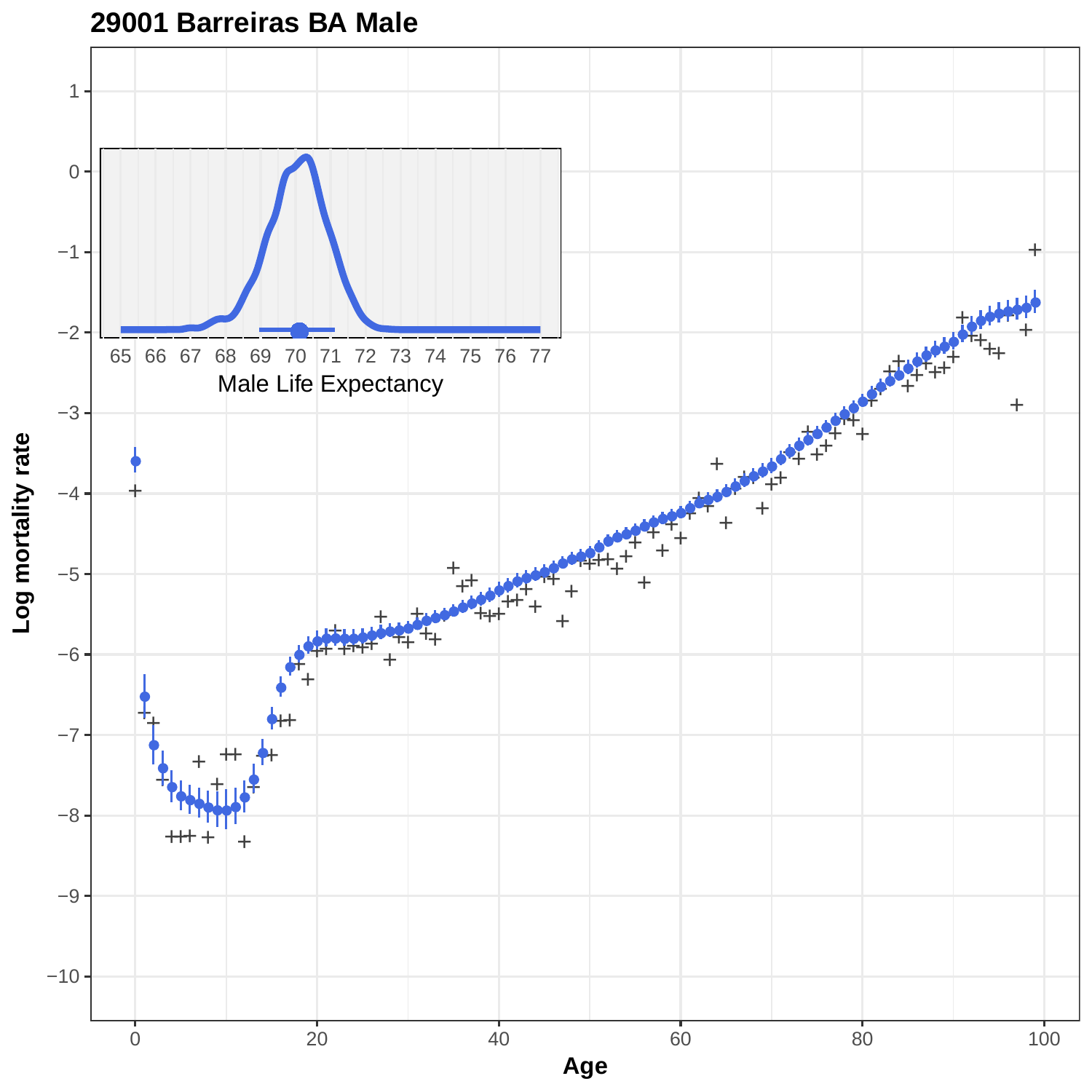**29002 Cotegipe BA Male**

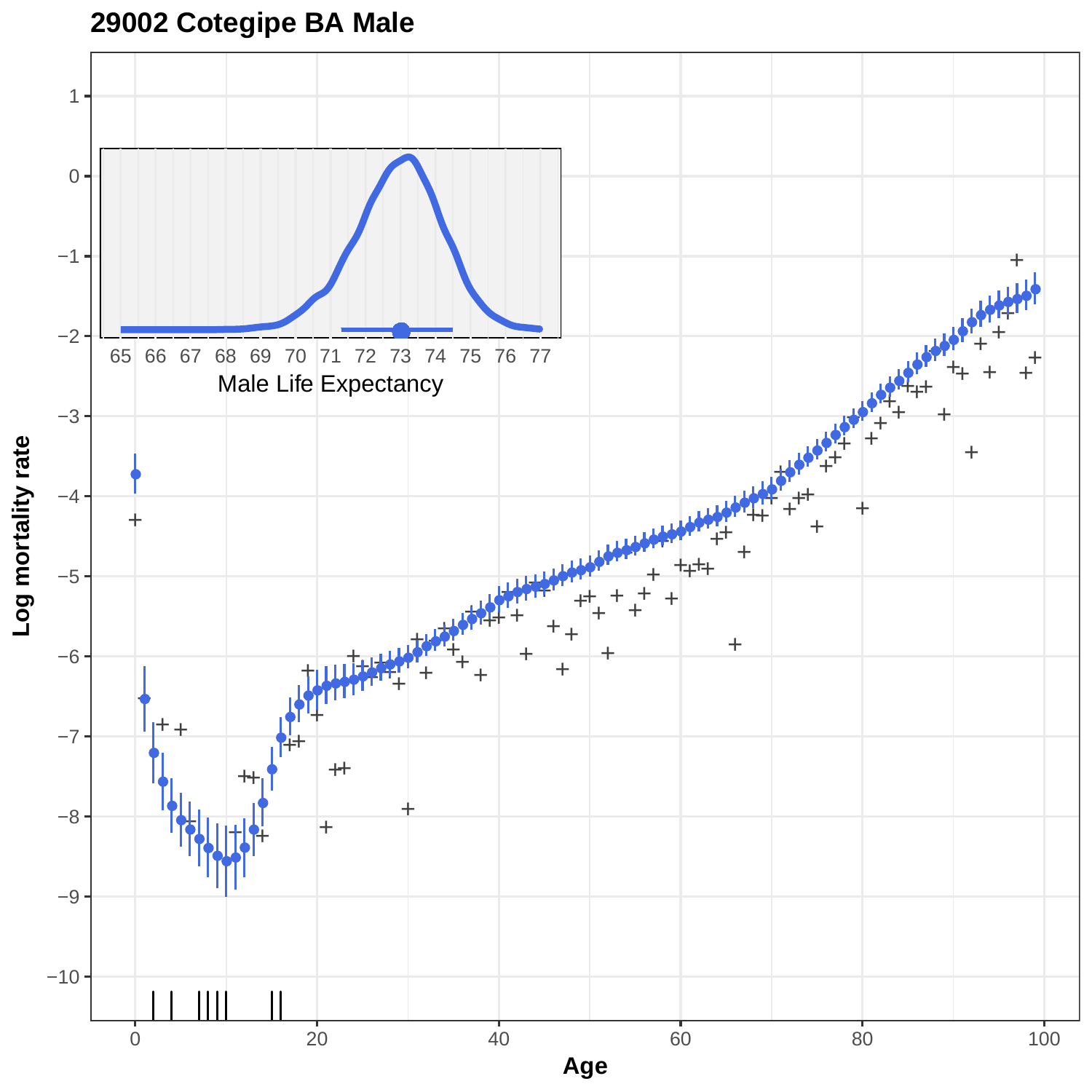

**29003 Santa Maria da Vitória BA Male**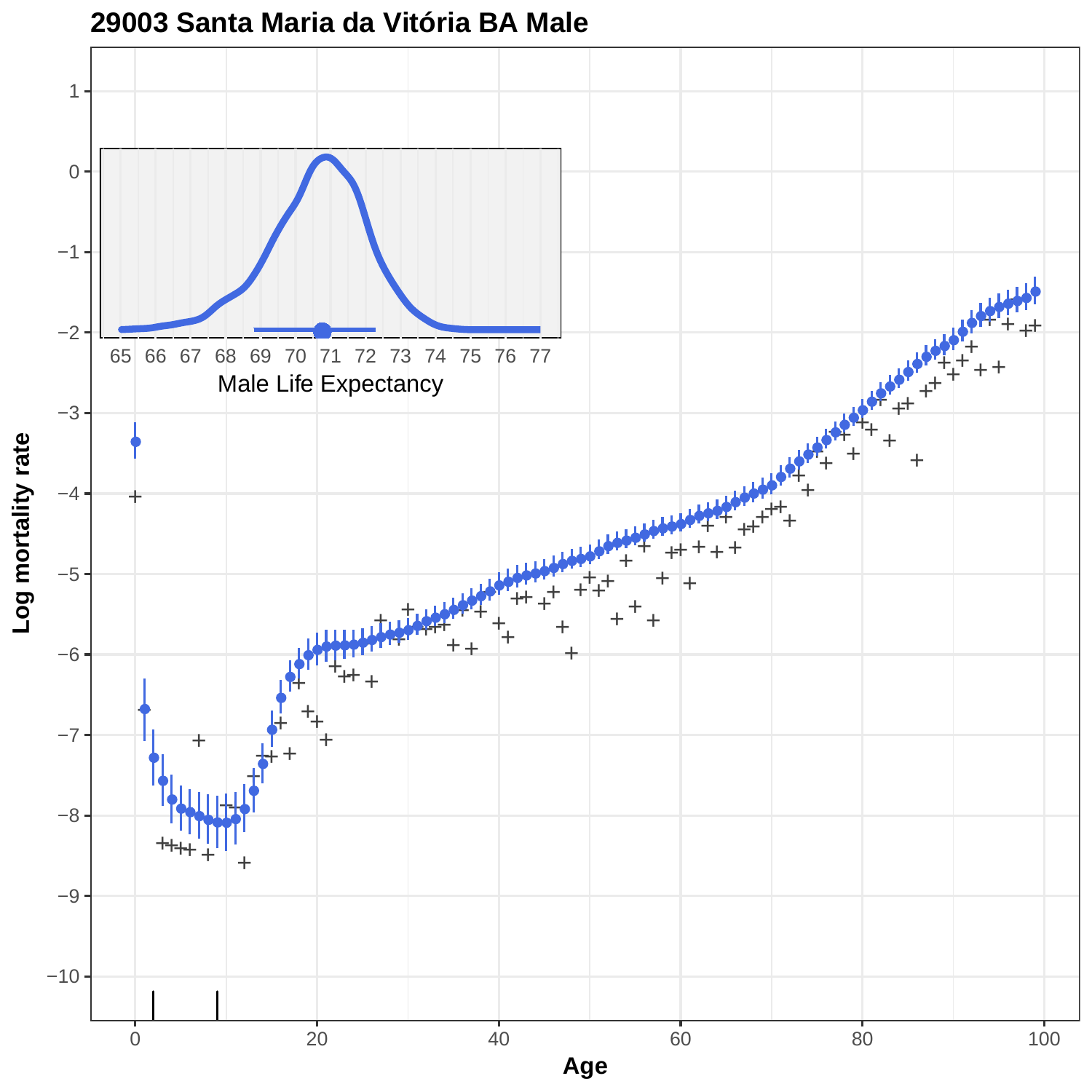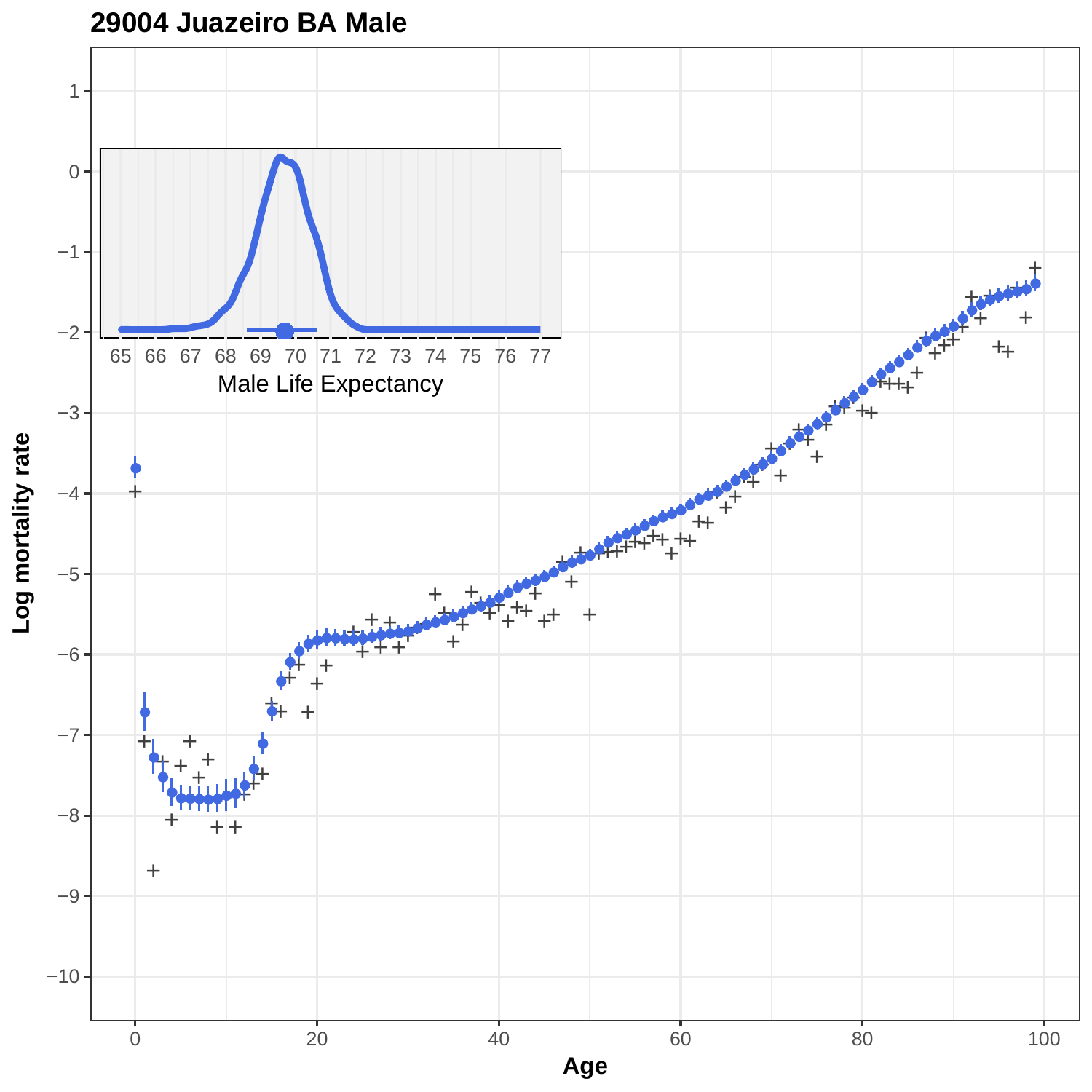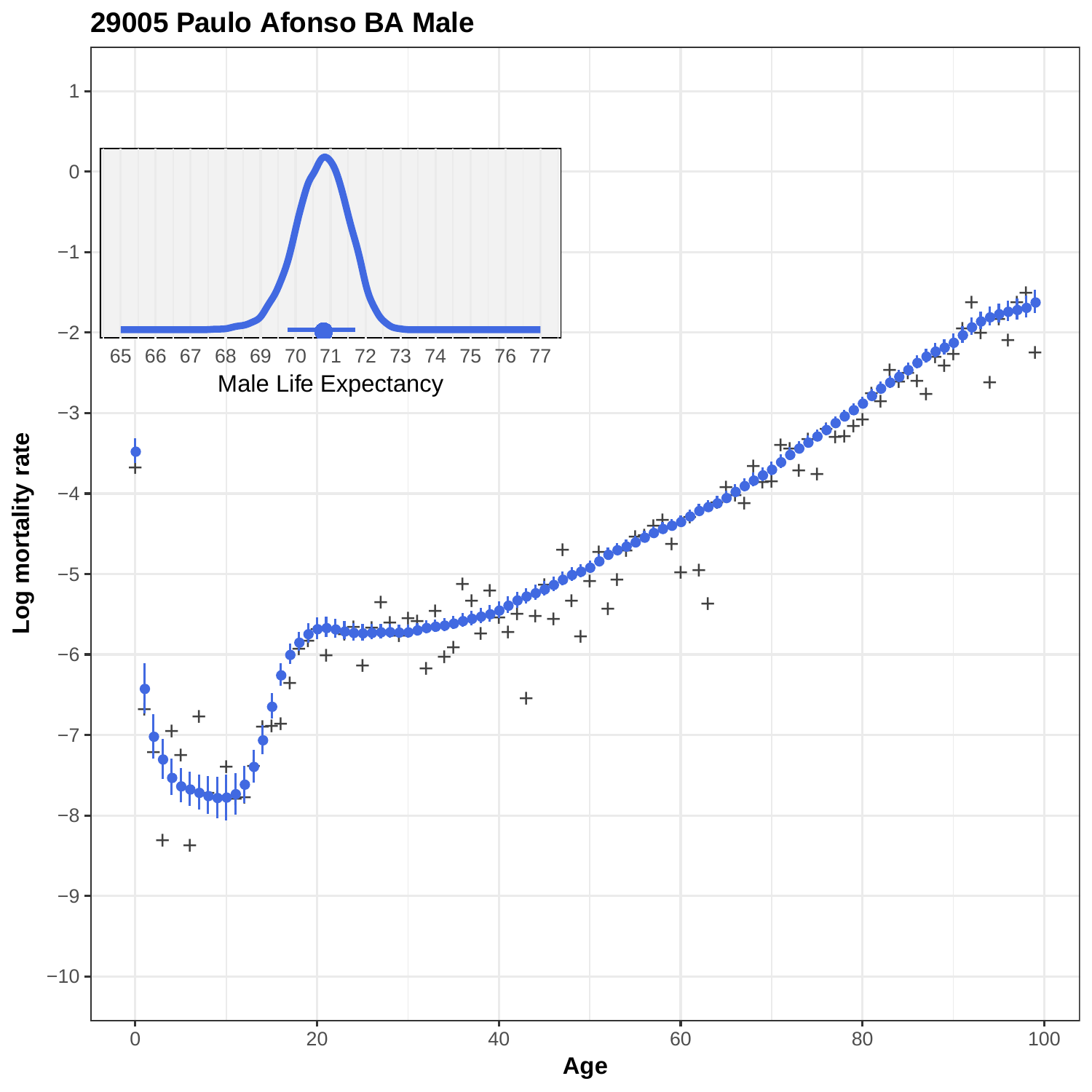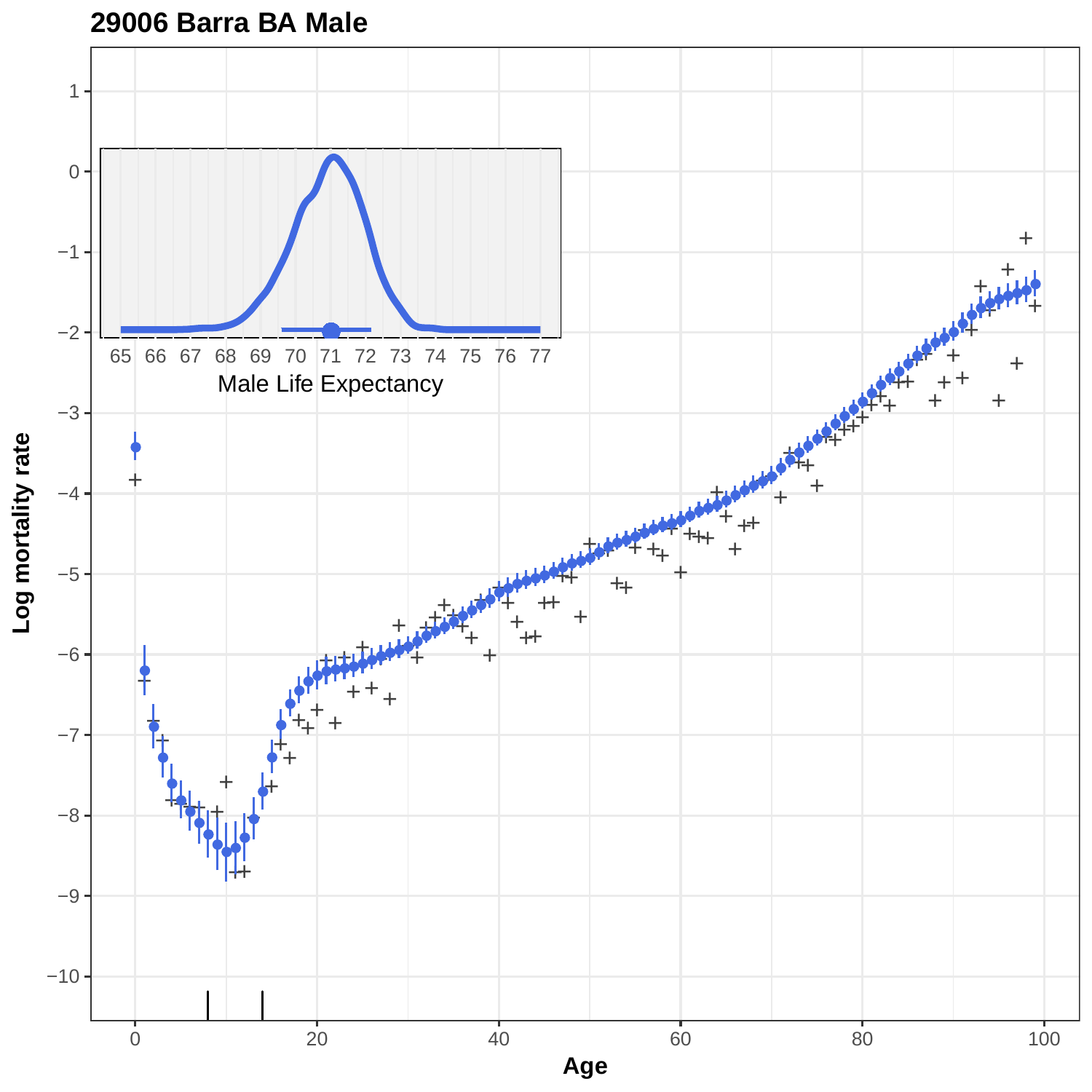

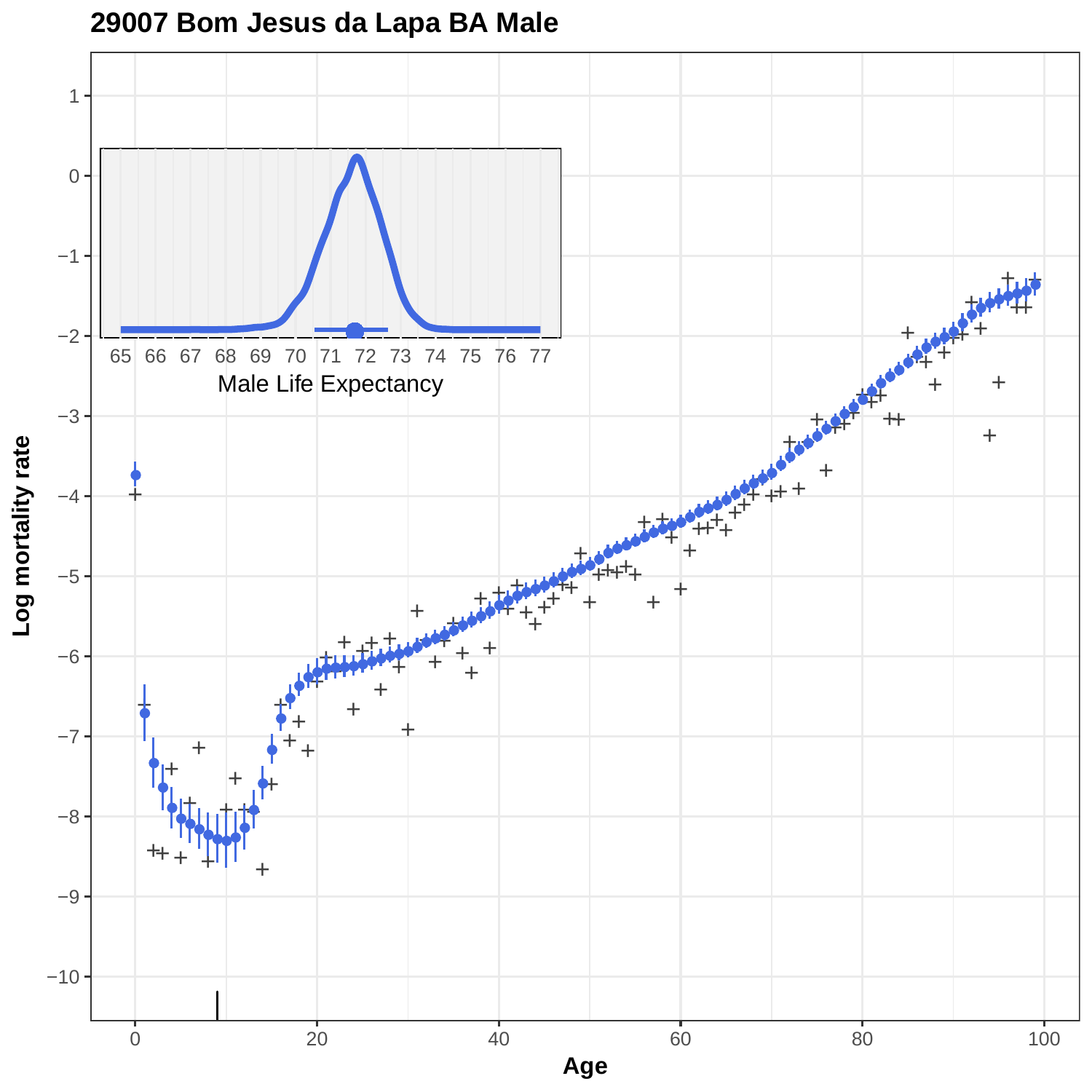

**29008 Senhor do Bonfim BA Male**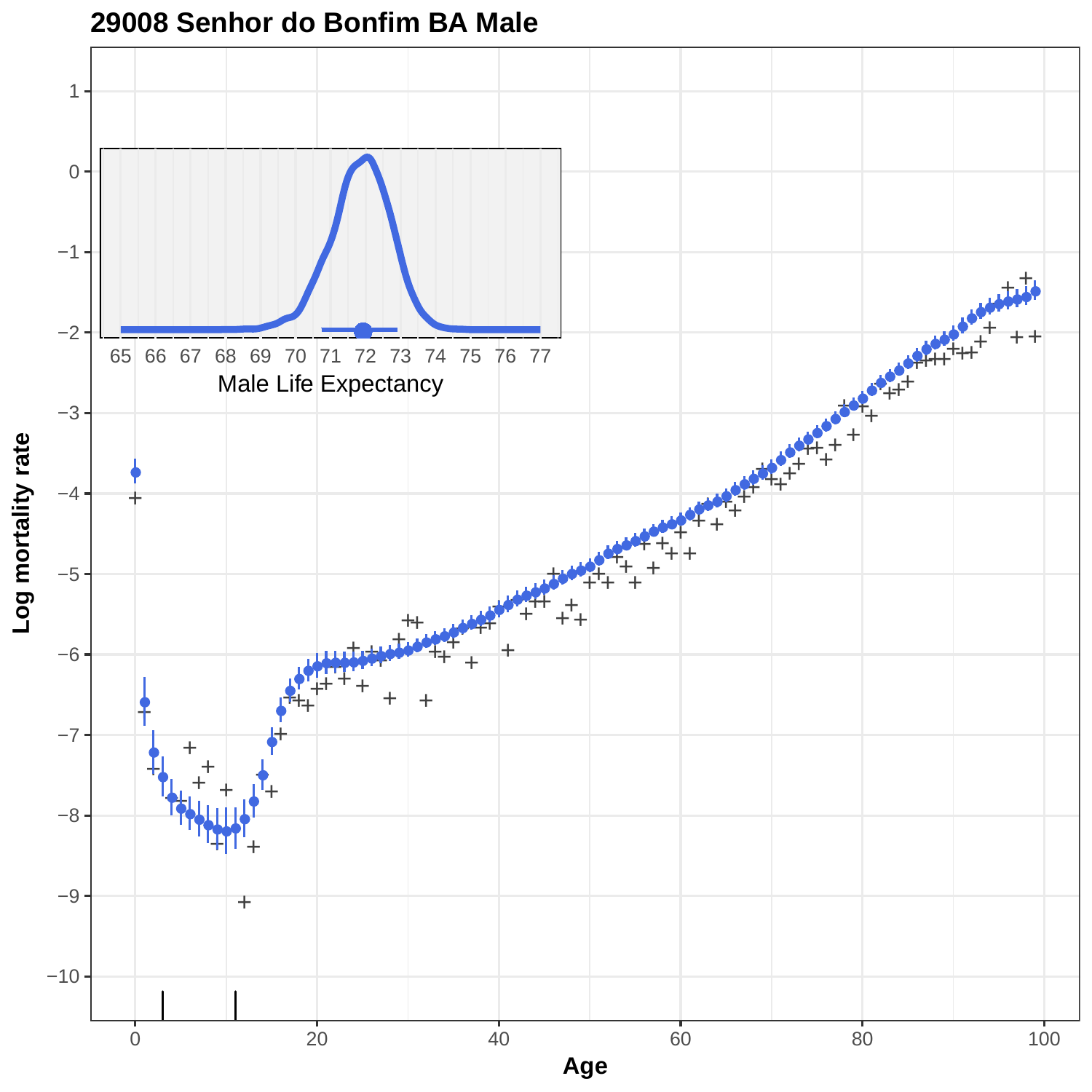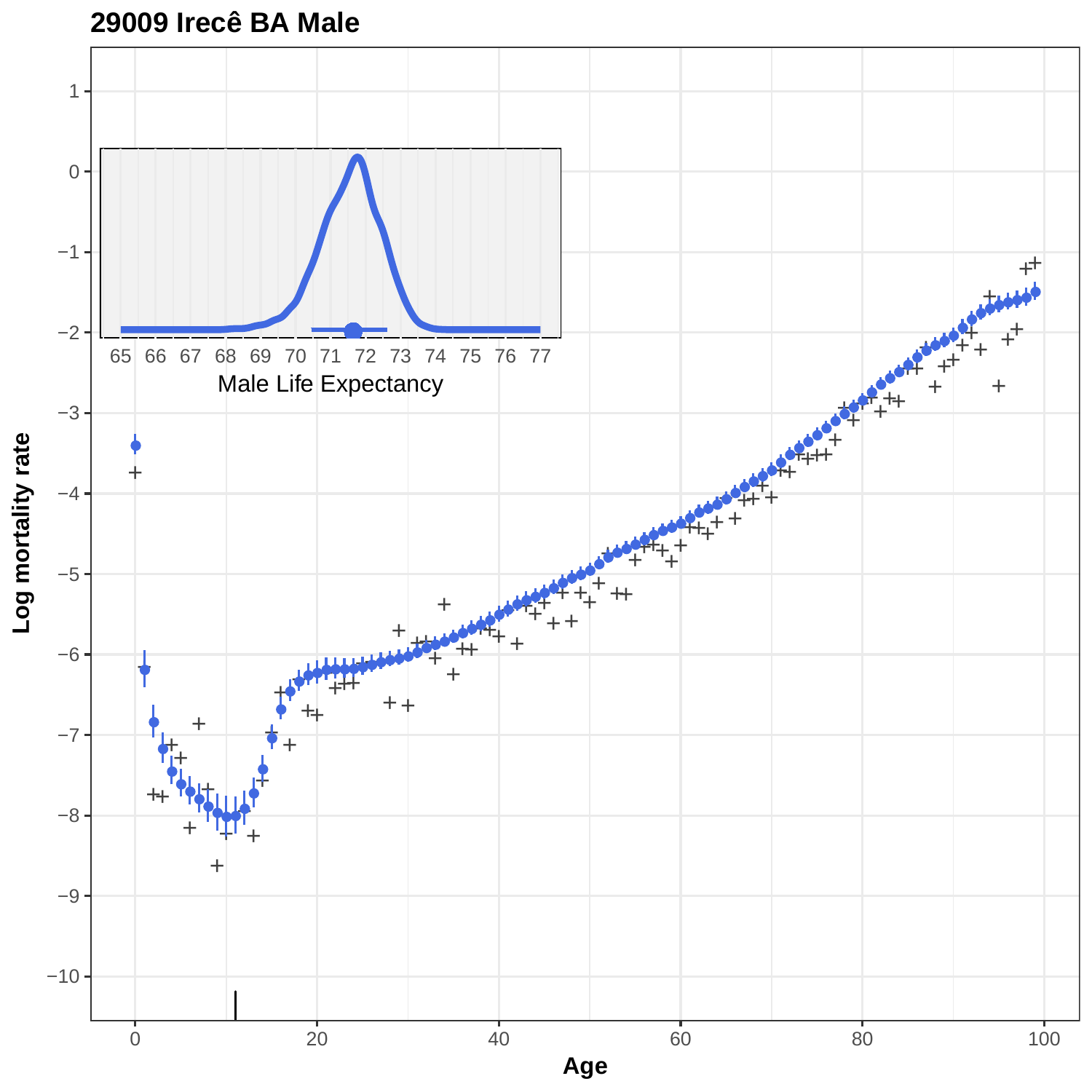

## **29010 Jacobina BA Male**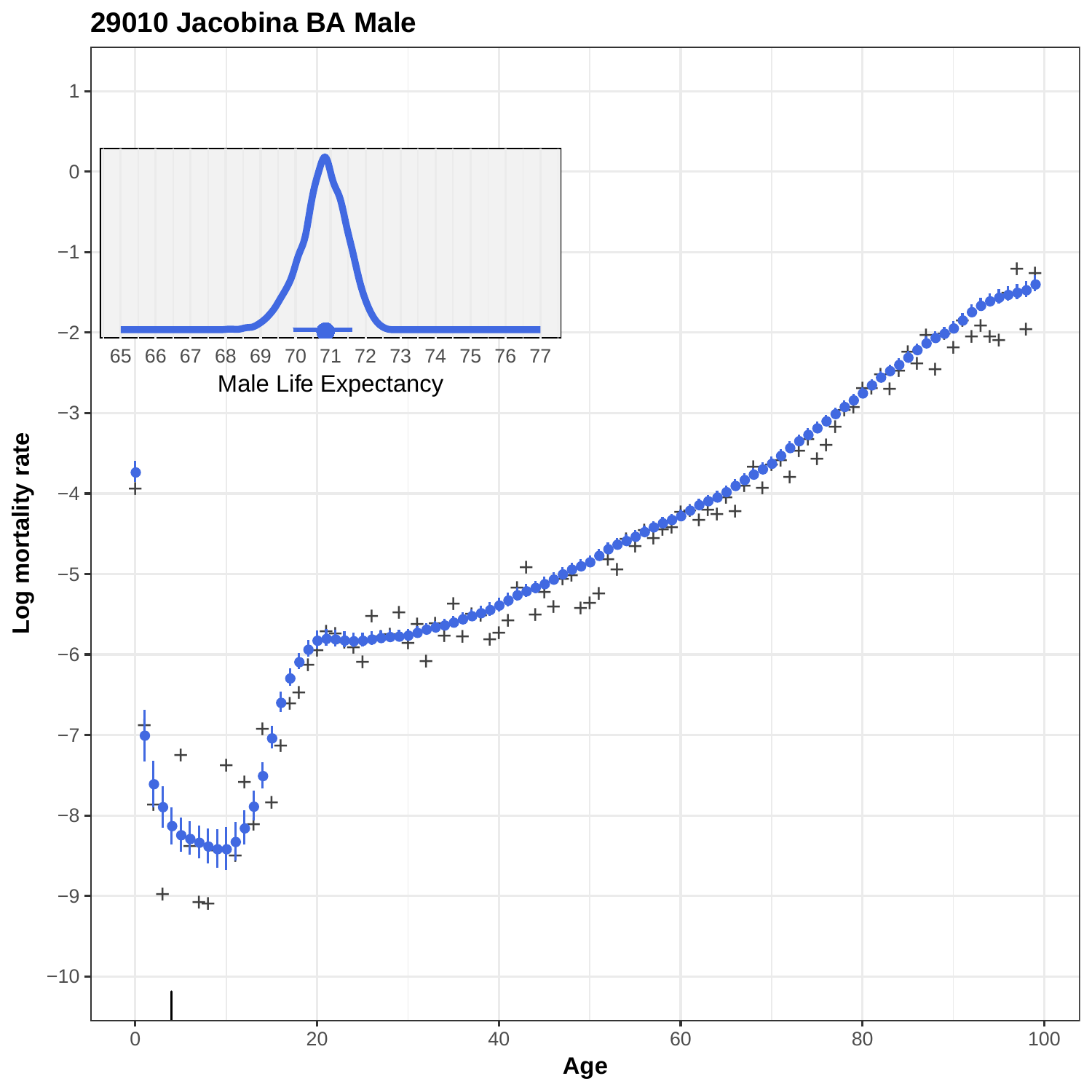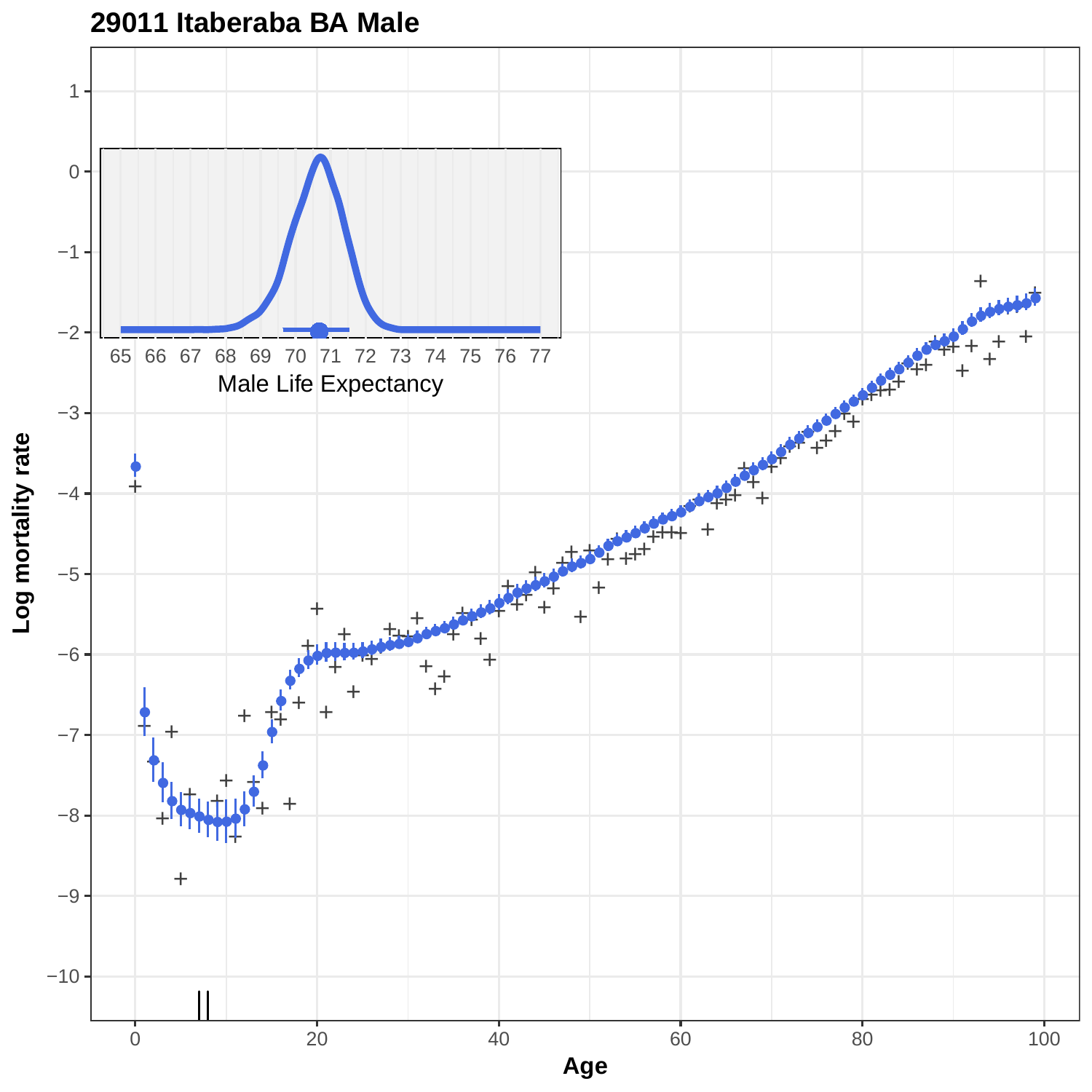

**29012 Feira de Santana BA Male**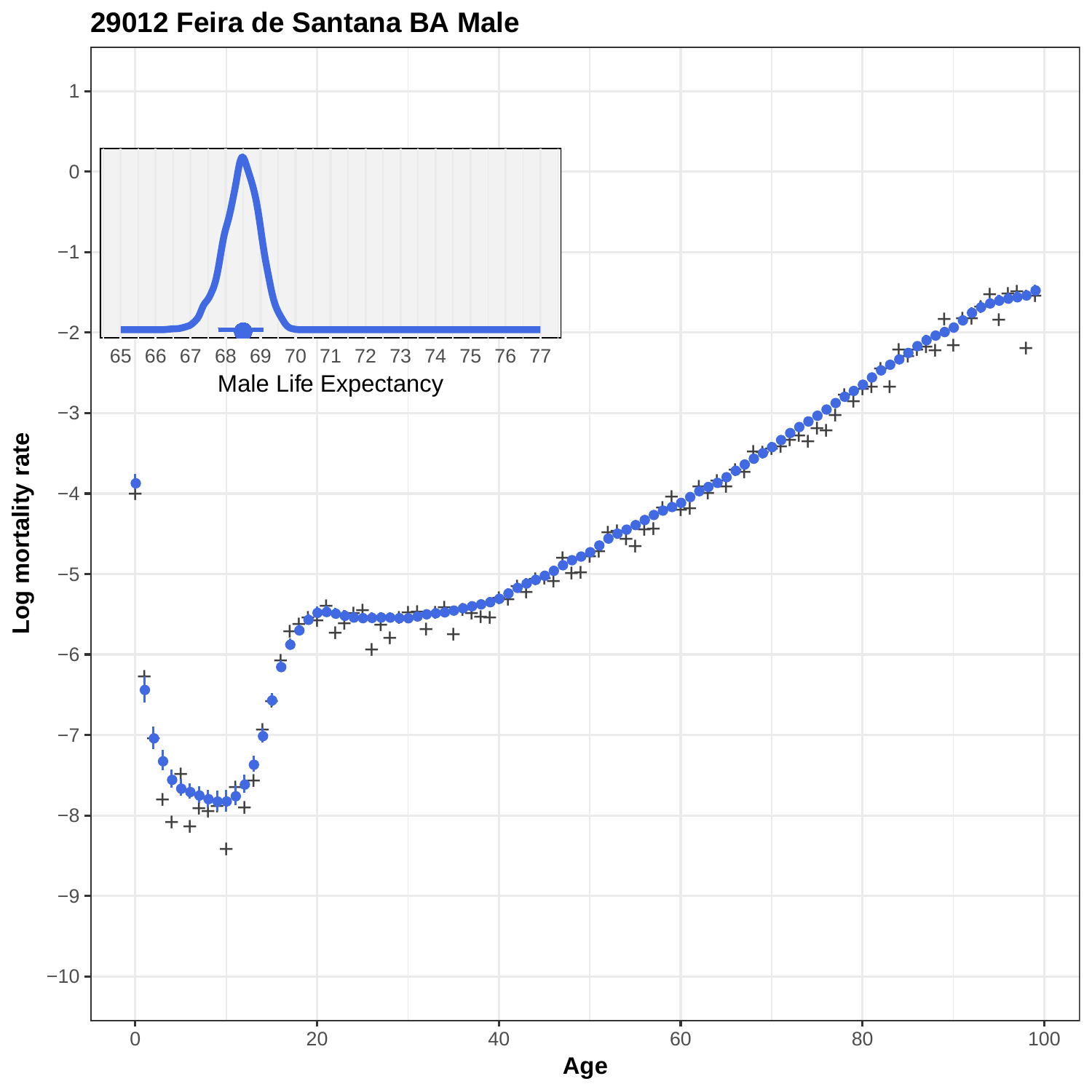

**29013 Jeremoabo BA Male**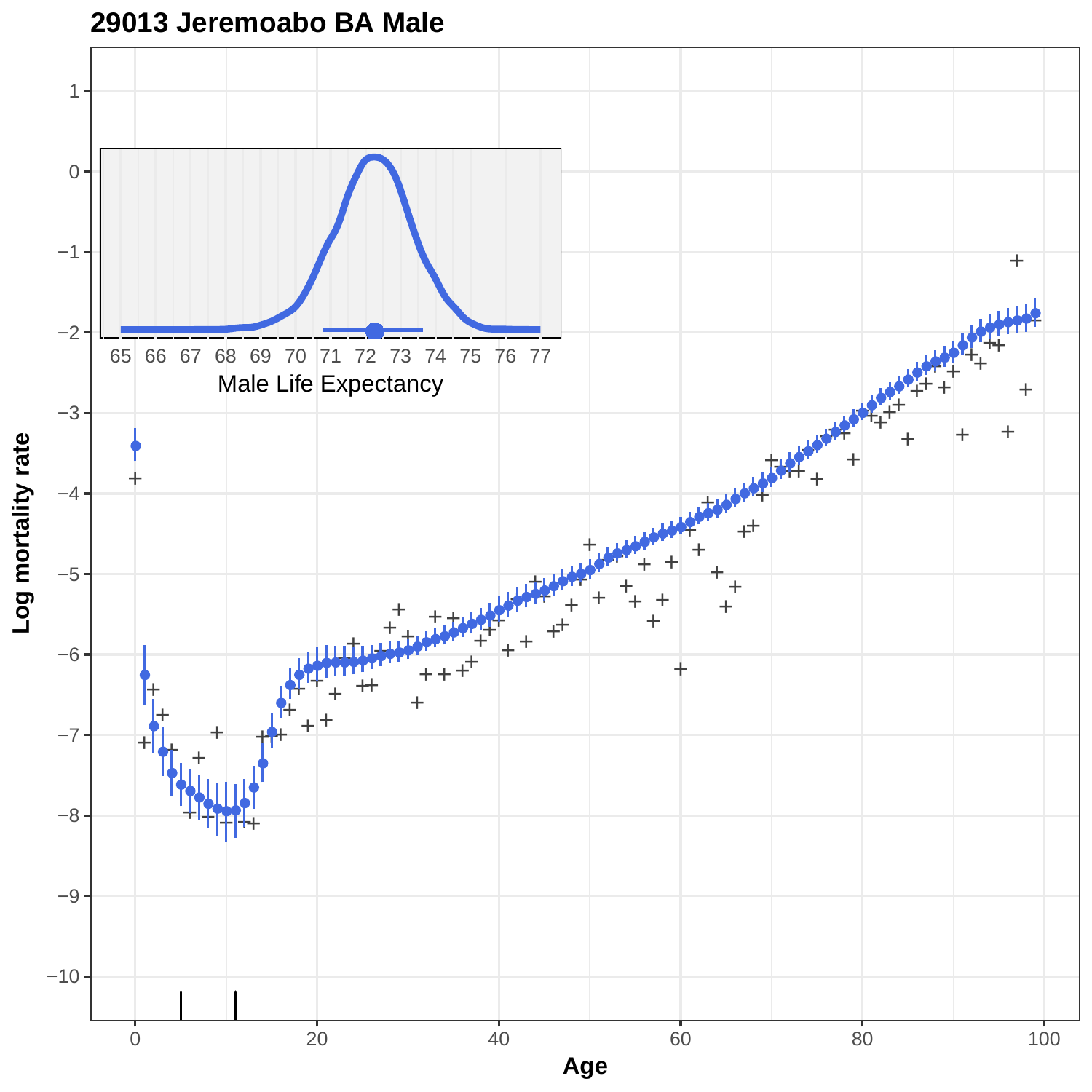

#### **29014 Euclides da Cunha BA Male**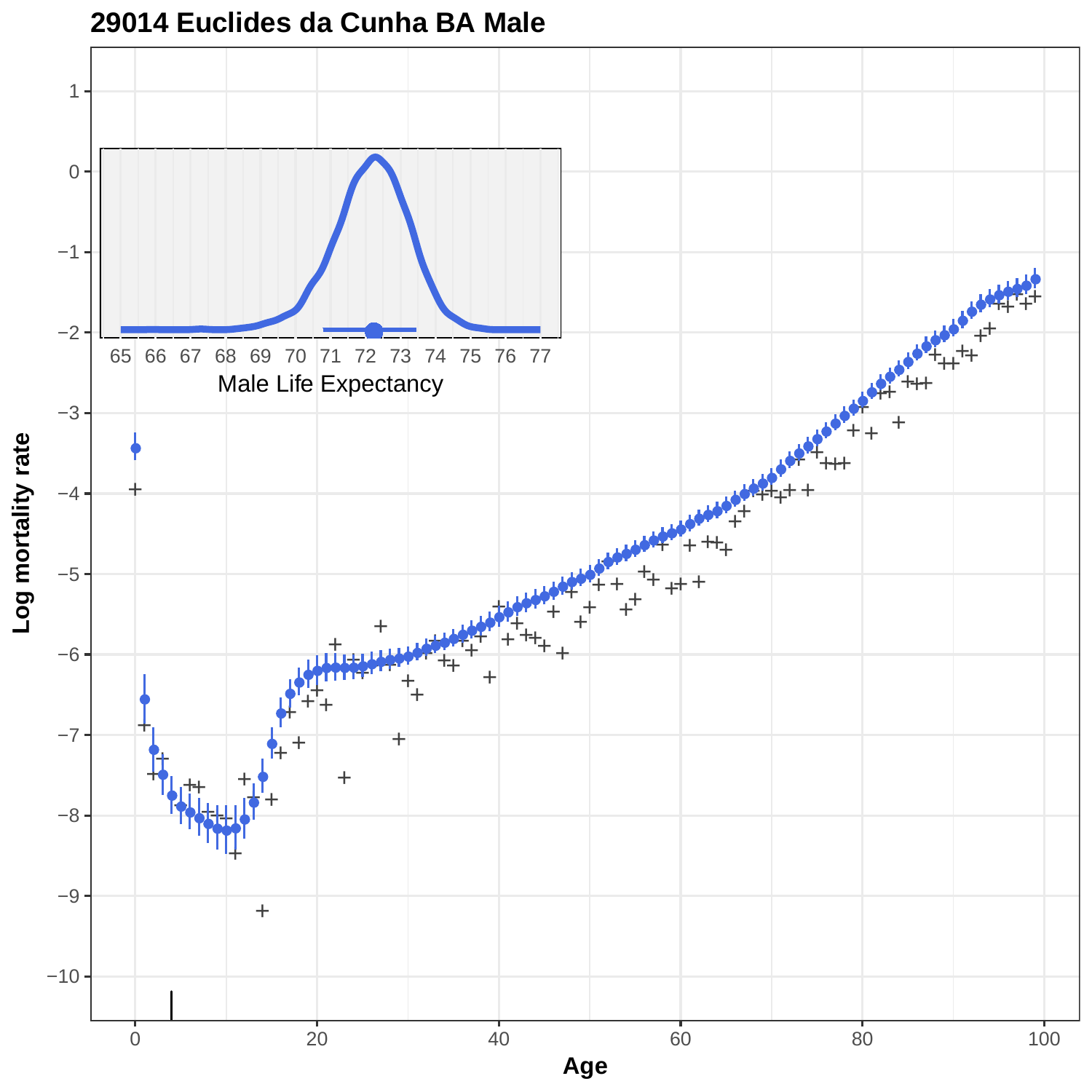

#### **29015 Ribeira do Pombal BA Male**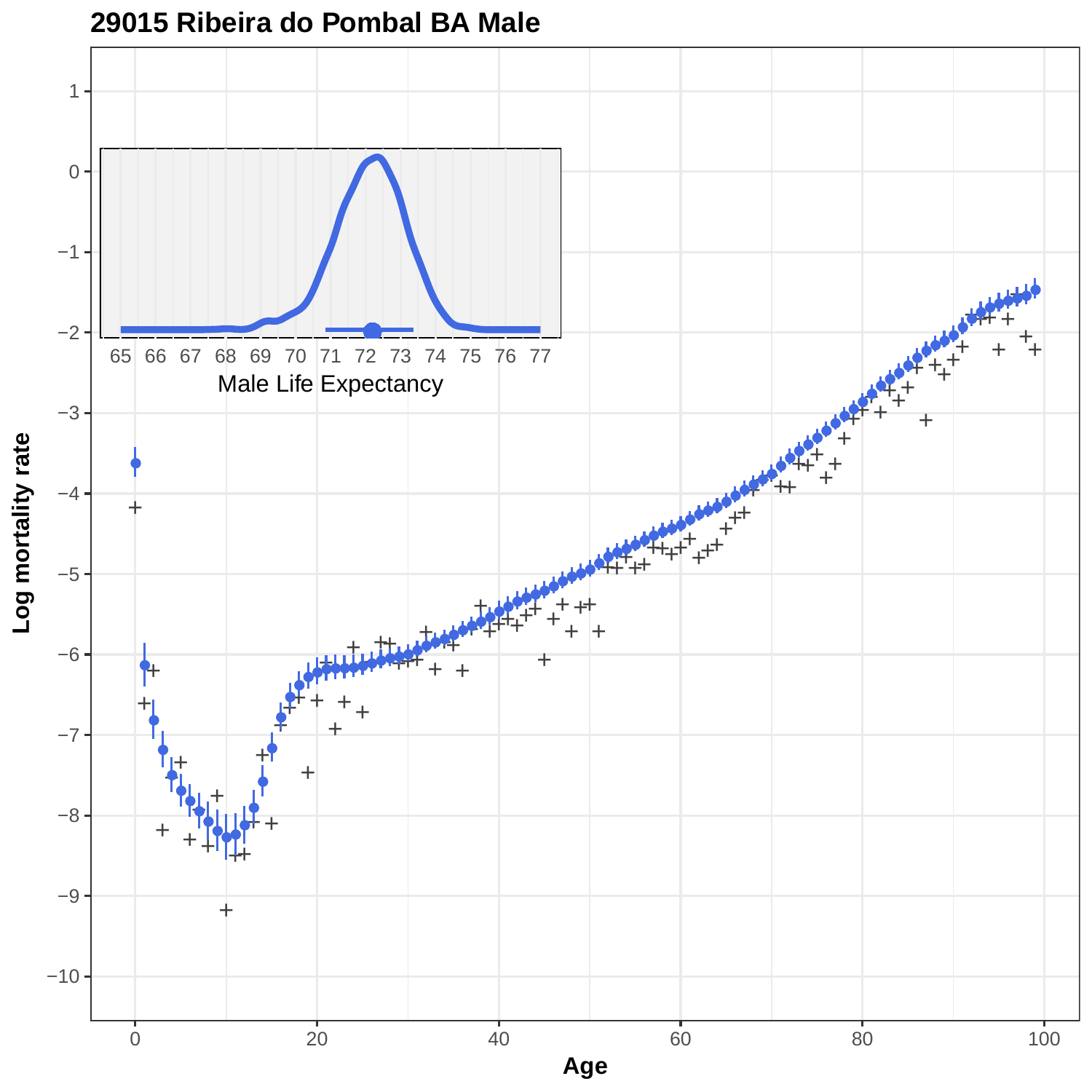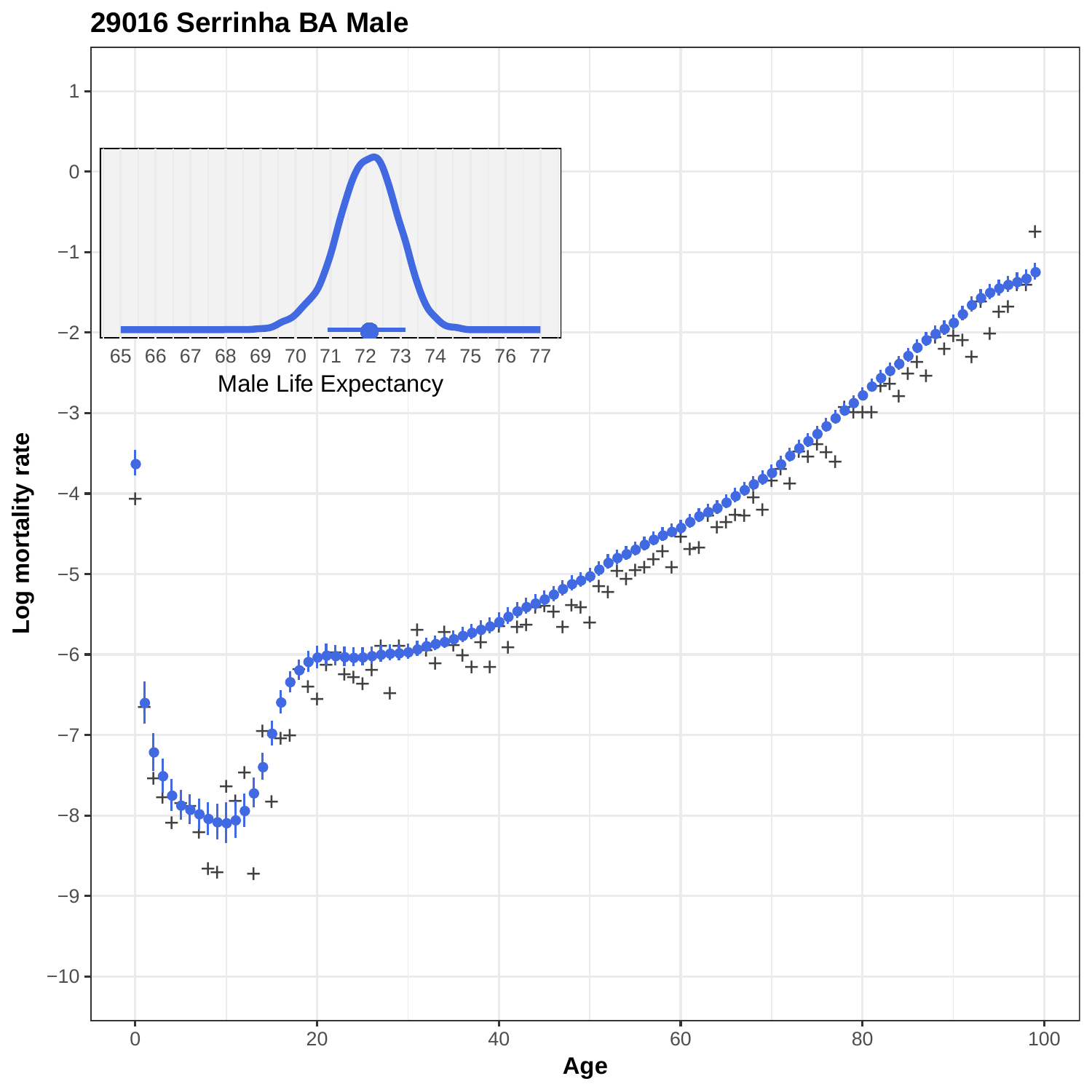**29017 Alagoinhas BA Male**

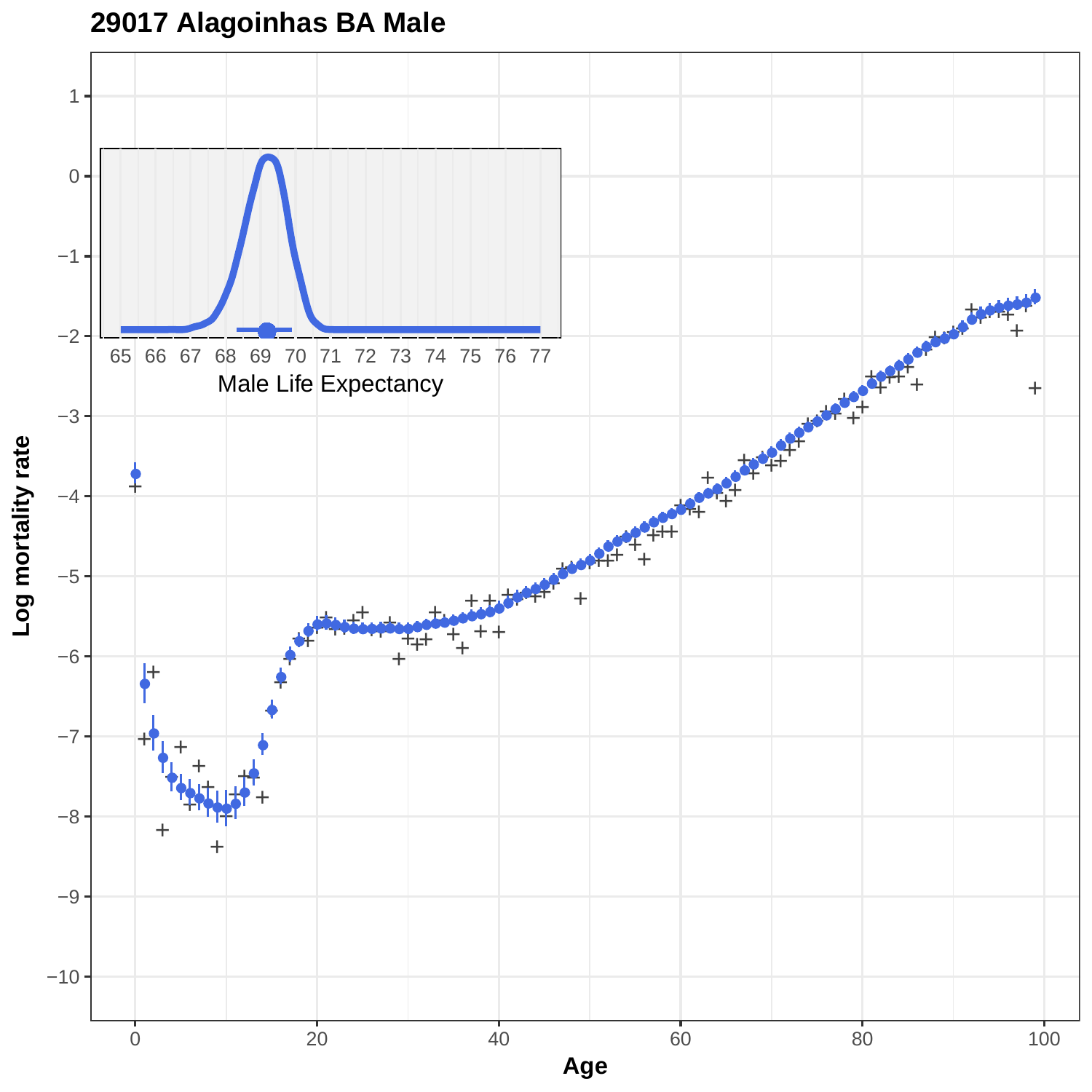

**29018 Entre Rios BA Male**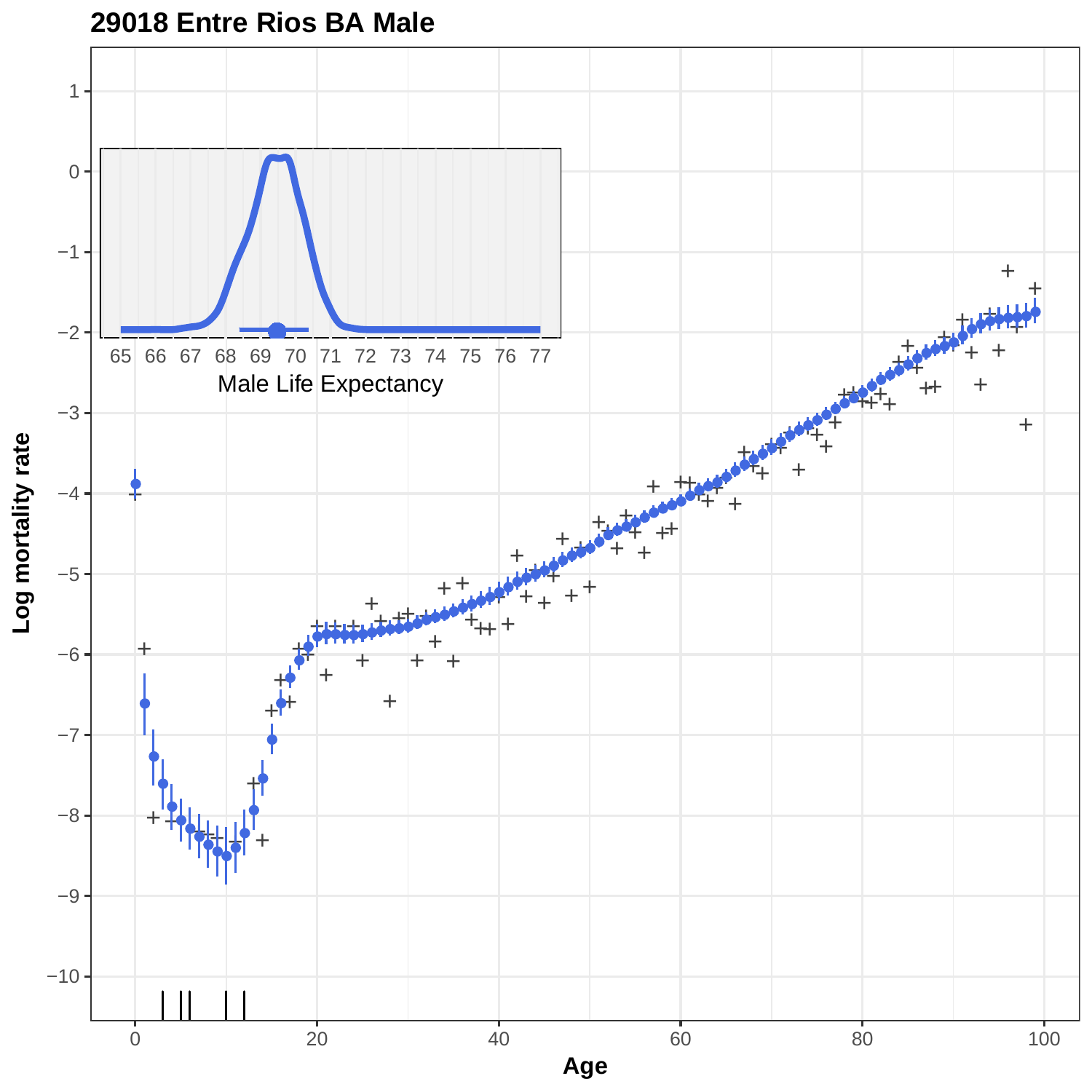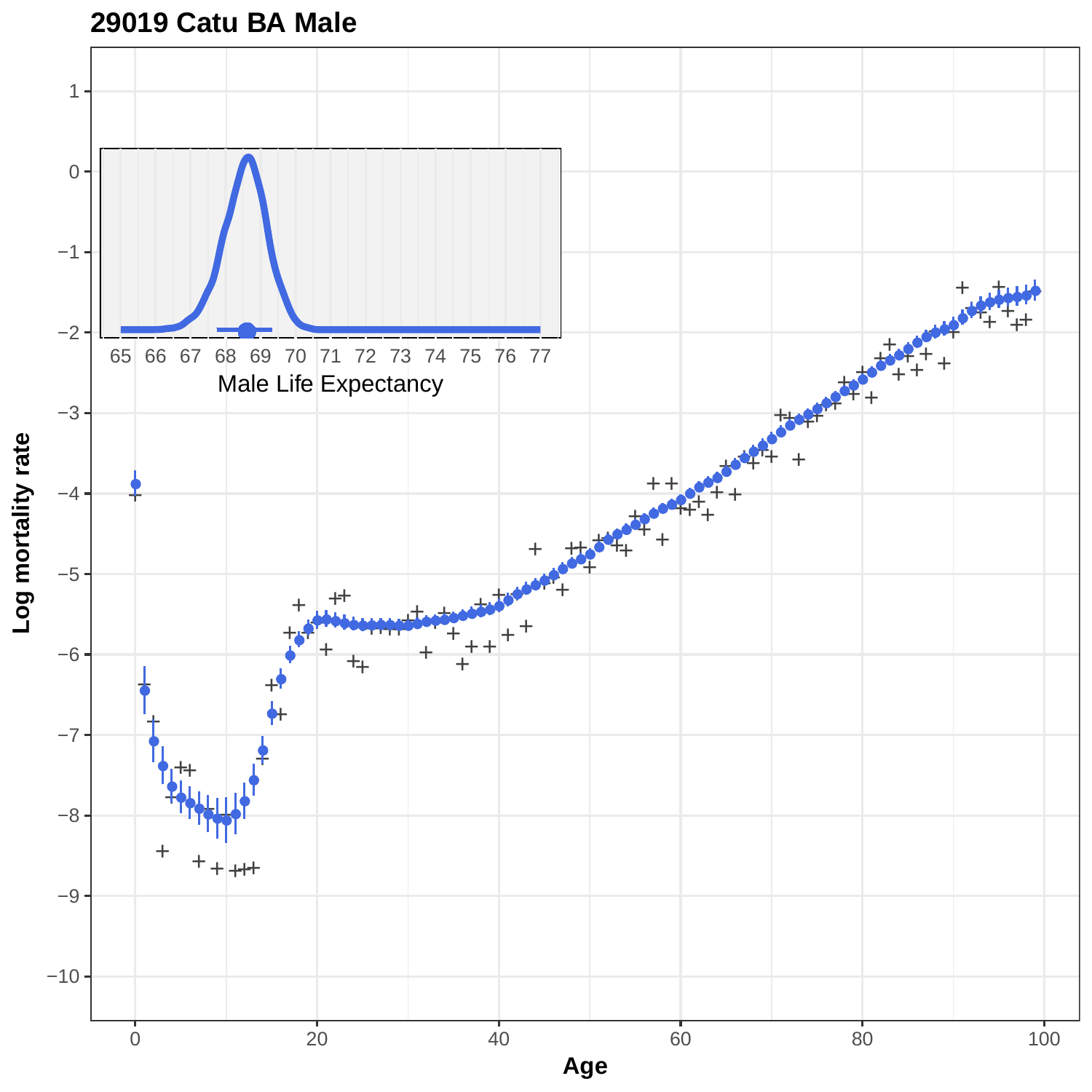

**29020 Santo Antônio de Jesus BA Male**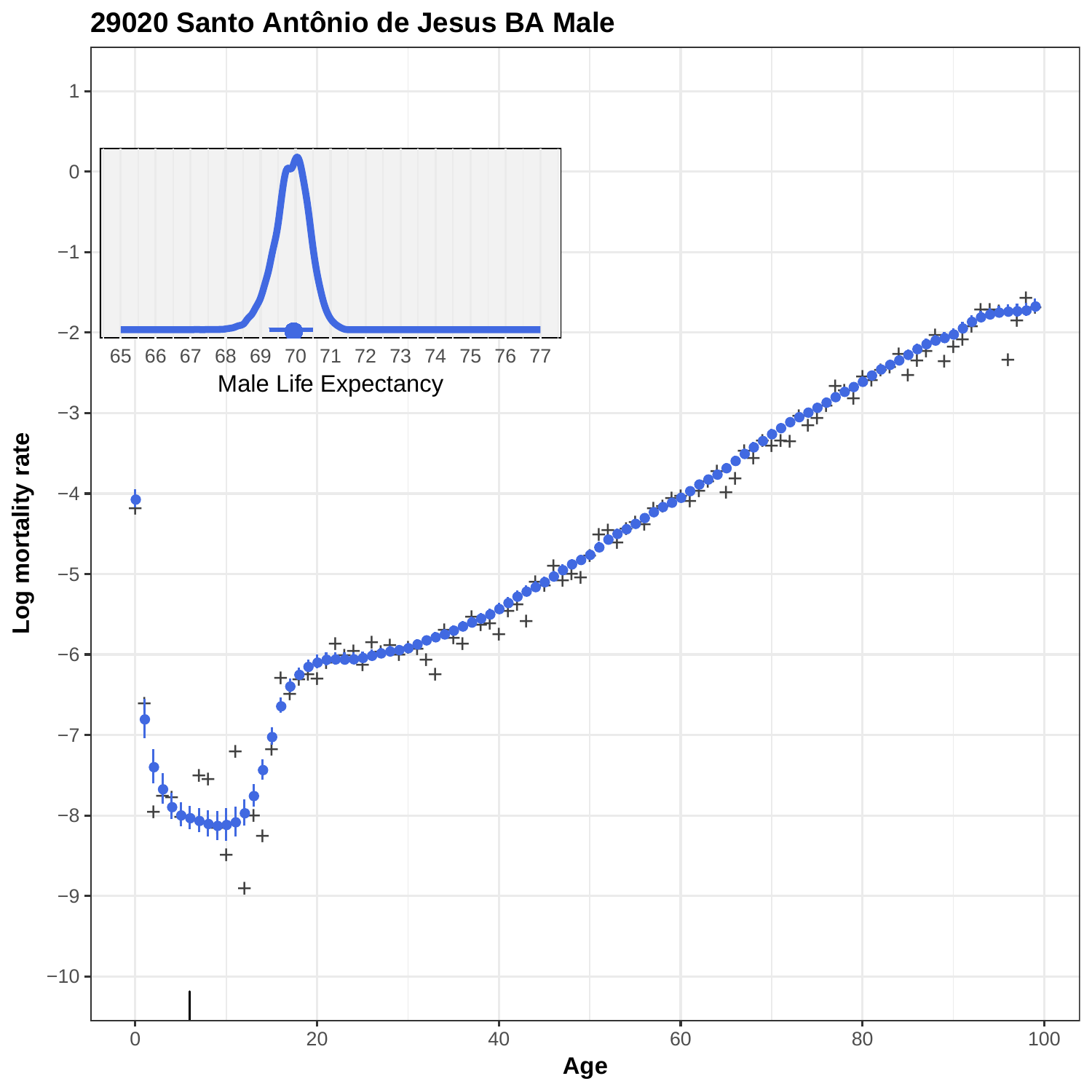

**29021 Salvador BA Male**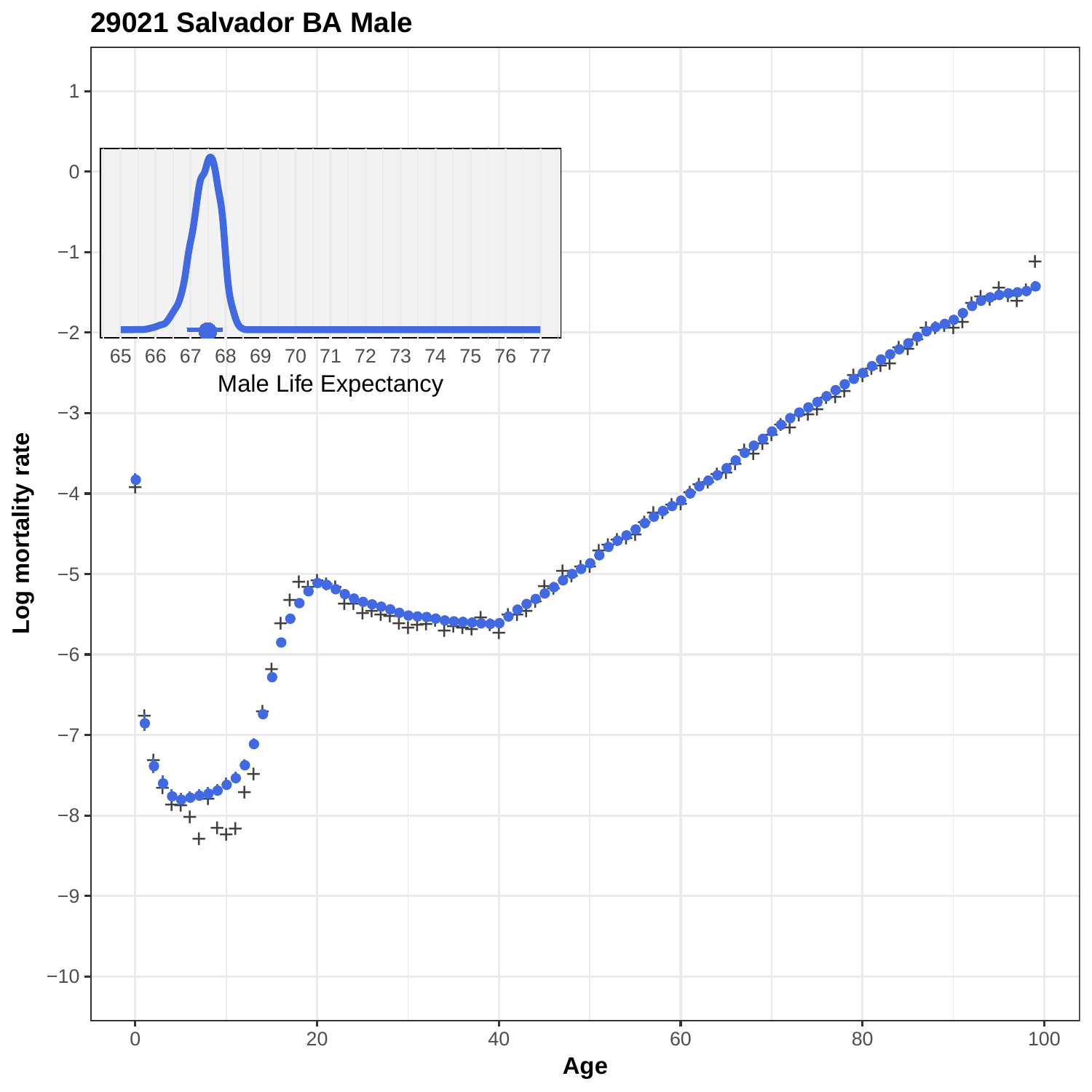# **29022 Boquira BA Male**

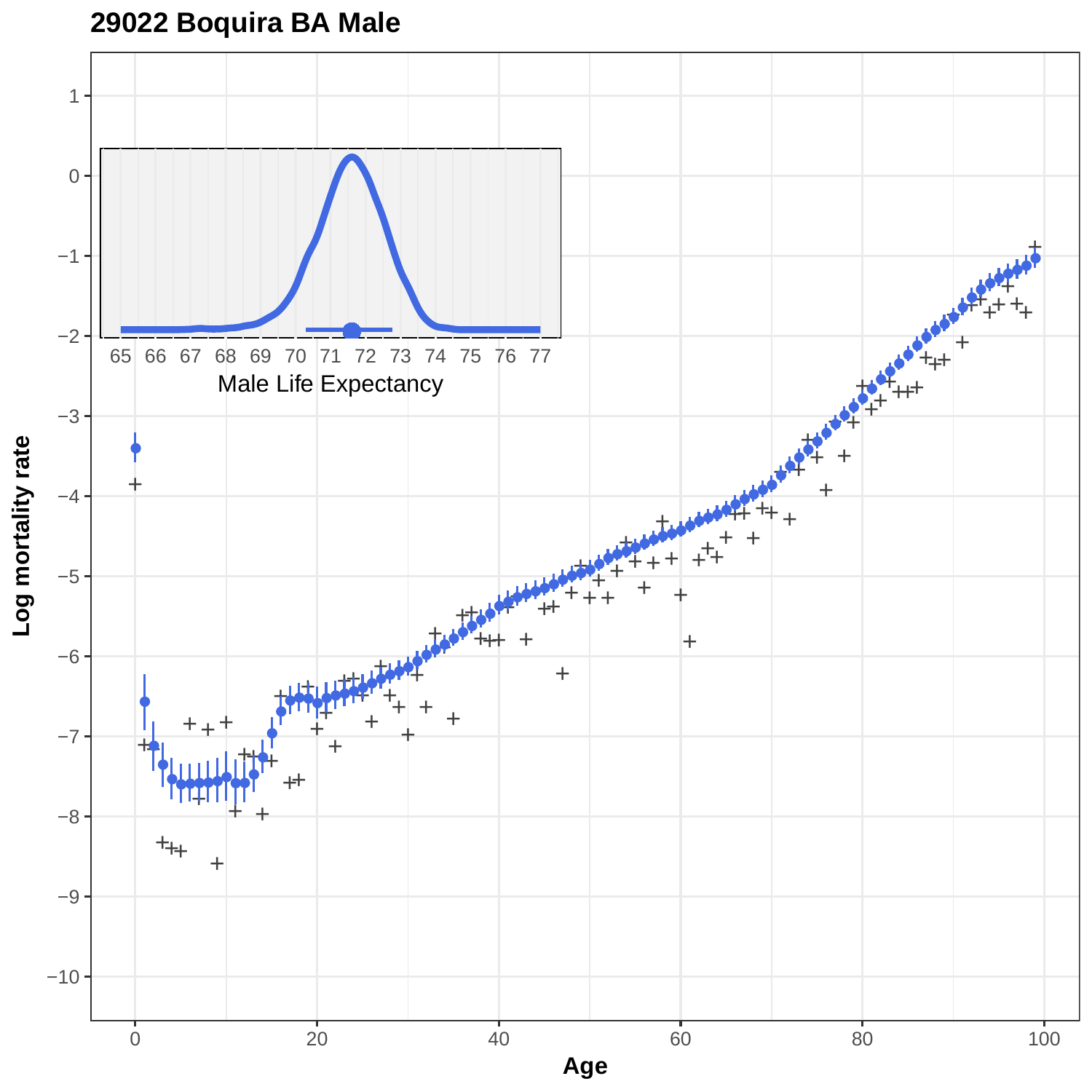

#### **29023 Seabra BA Male**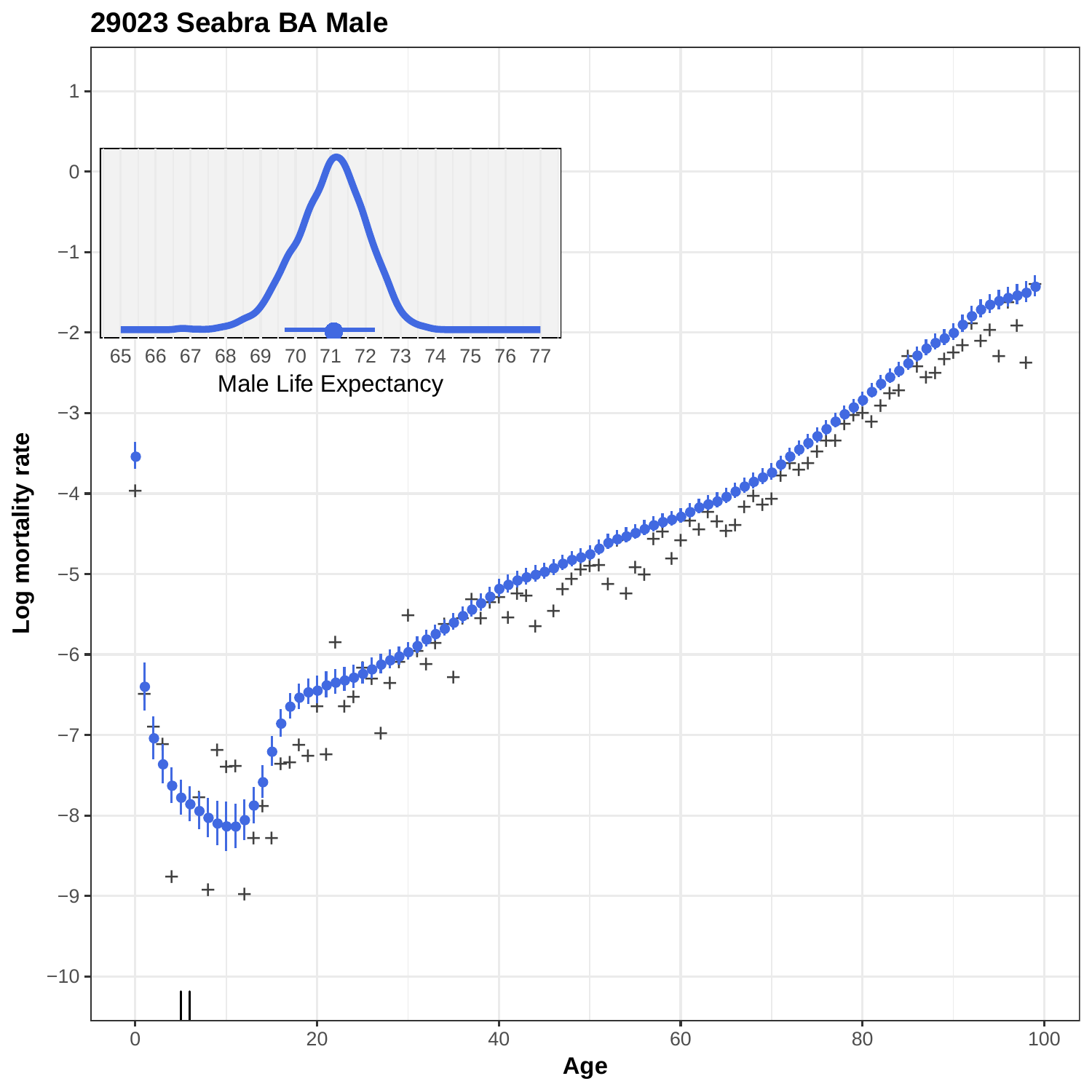

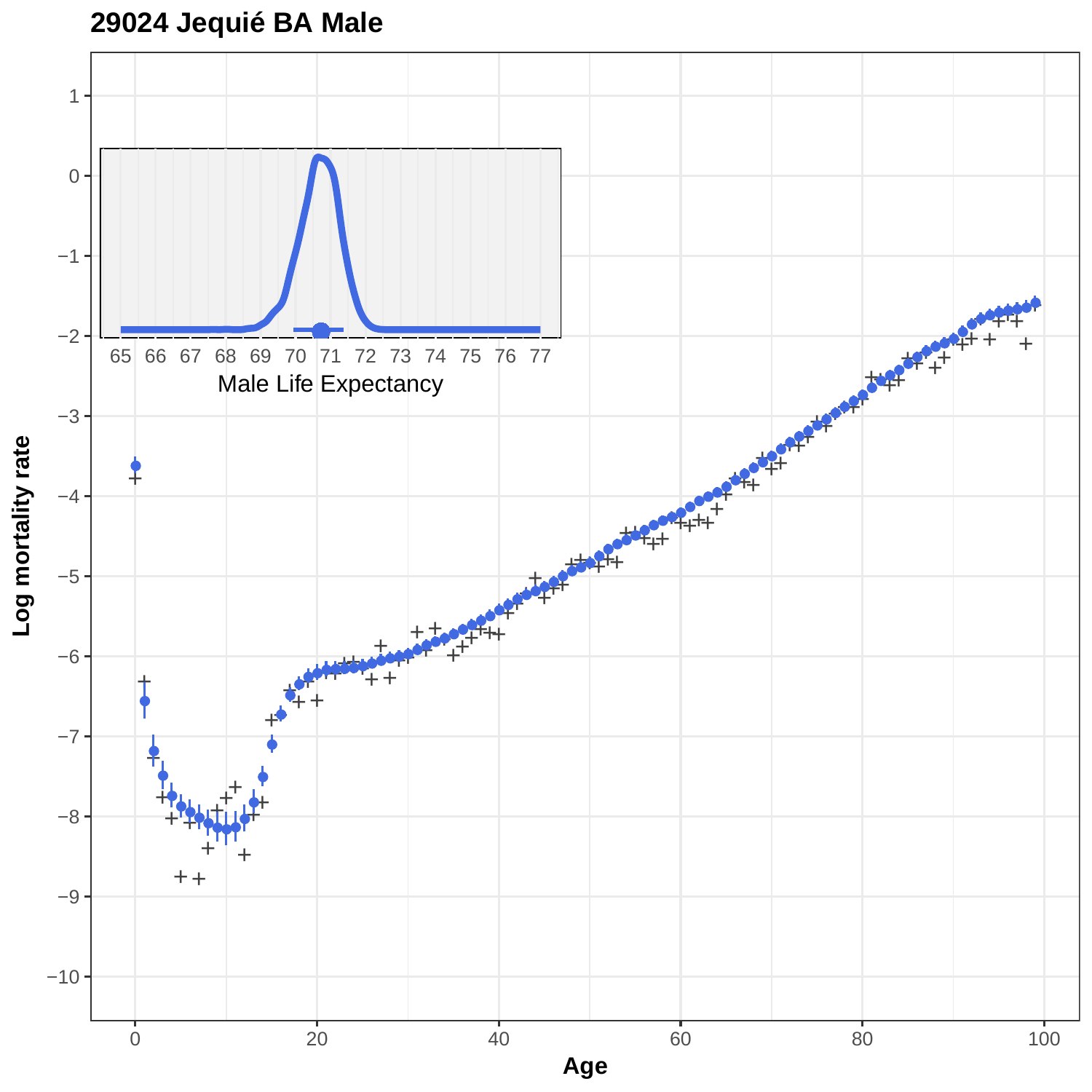

**29025 Livramento do Brumado BA Male**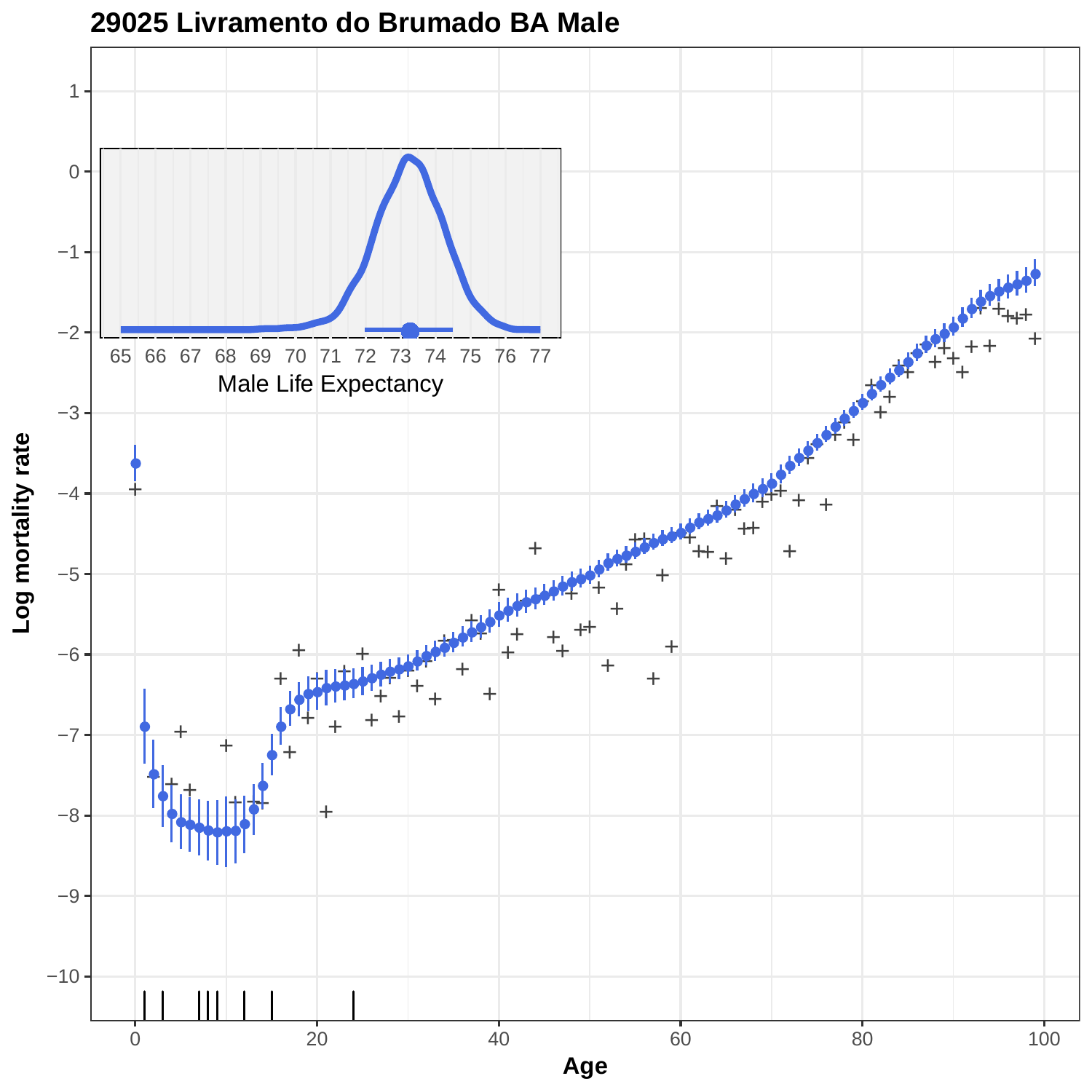

Log mortality rate **Log mortality rate**

> 0 20 20 40 60 80 80 100 **Age**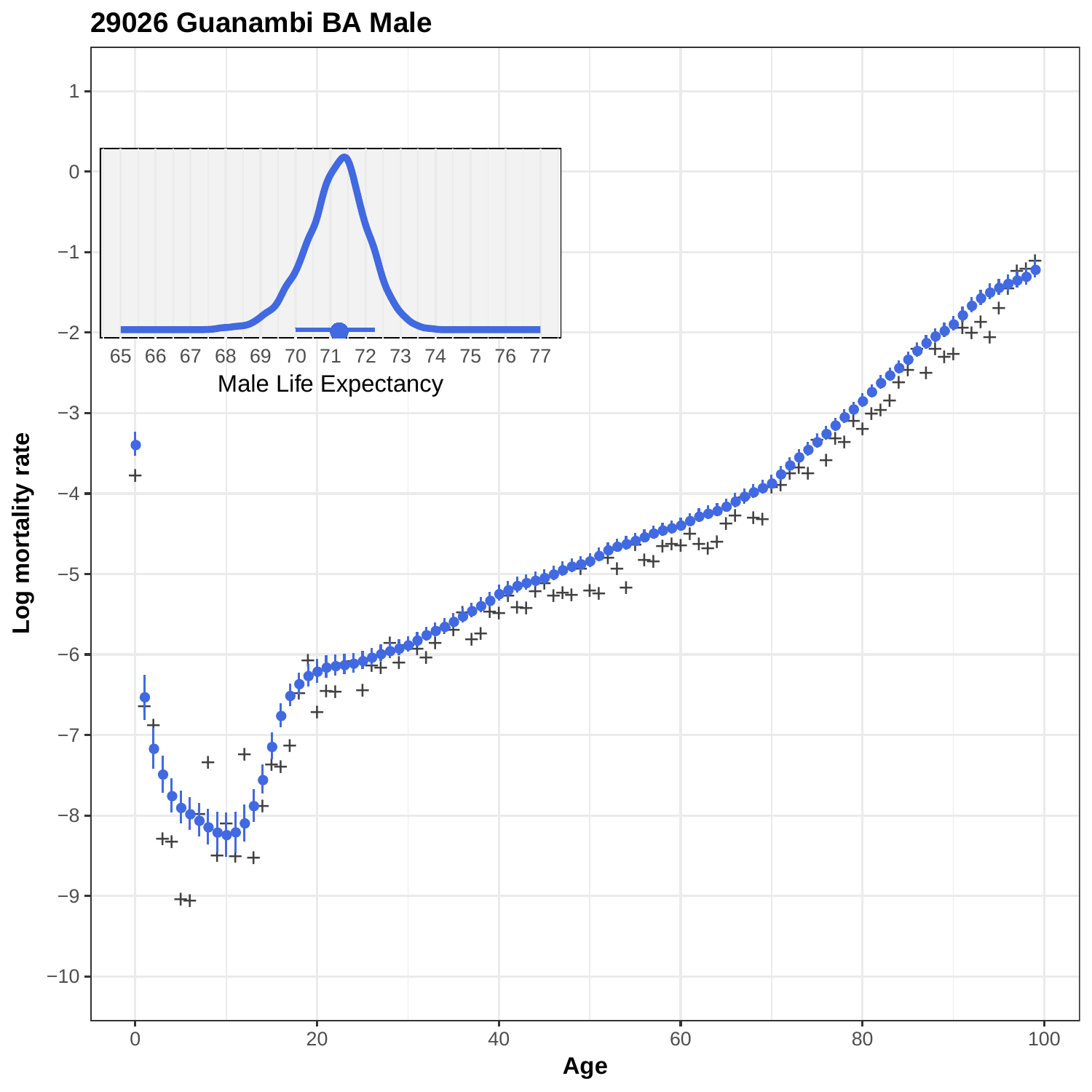

## **29027 Brumado BA Male**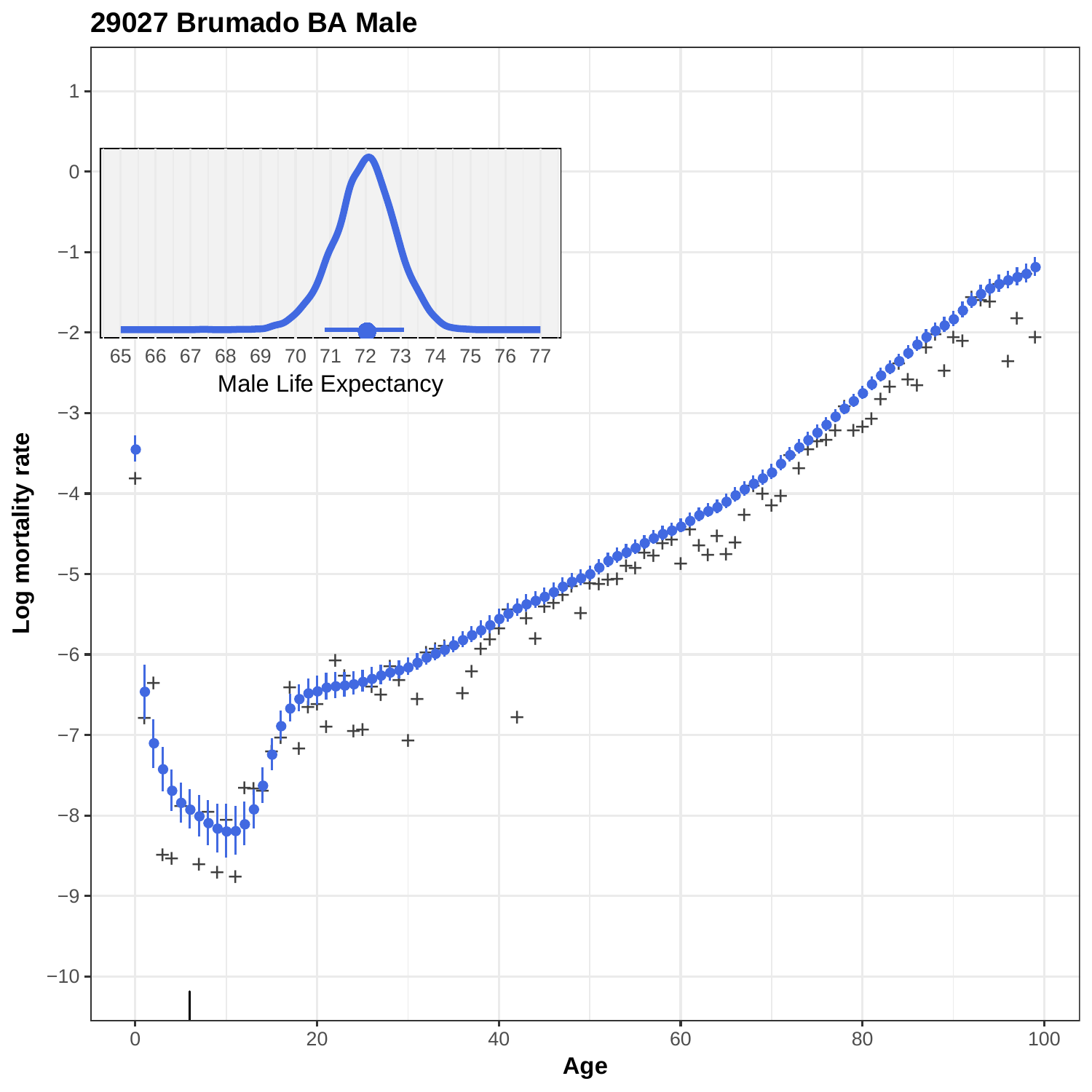

**29028 Vitória da Conquista BA Male**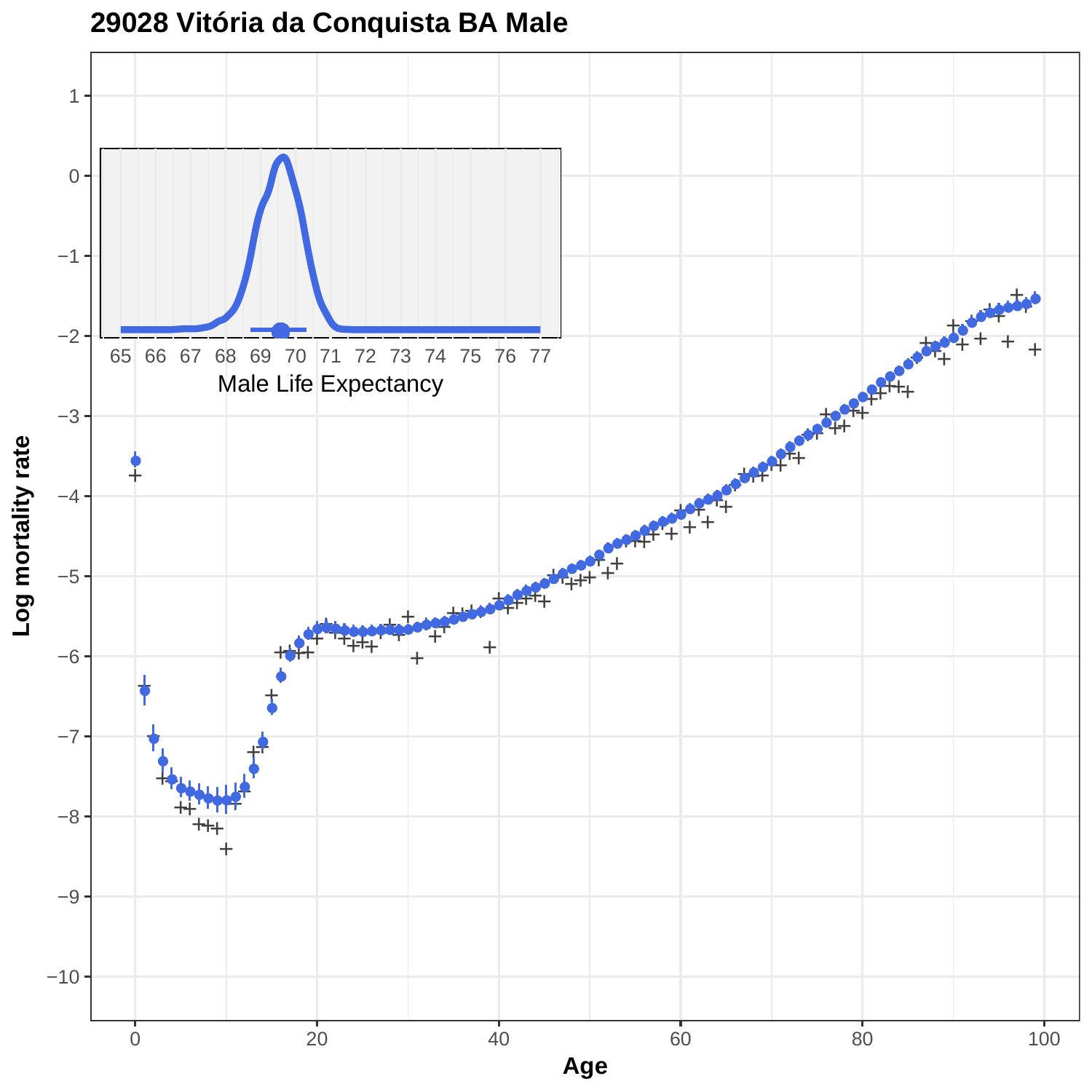

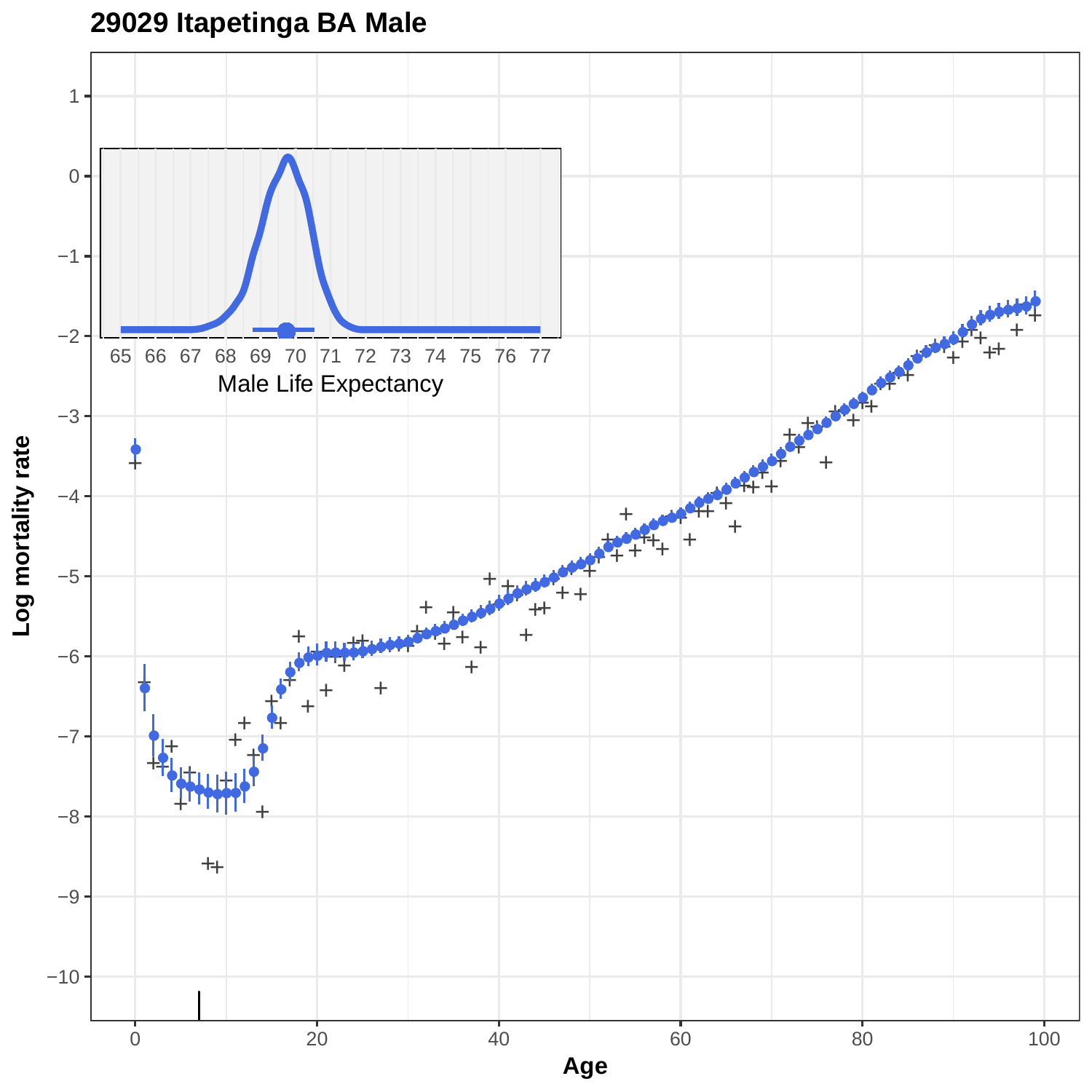# **29030 Valença BA Male**

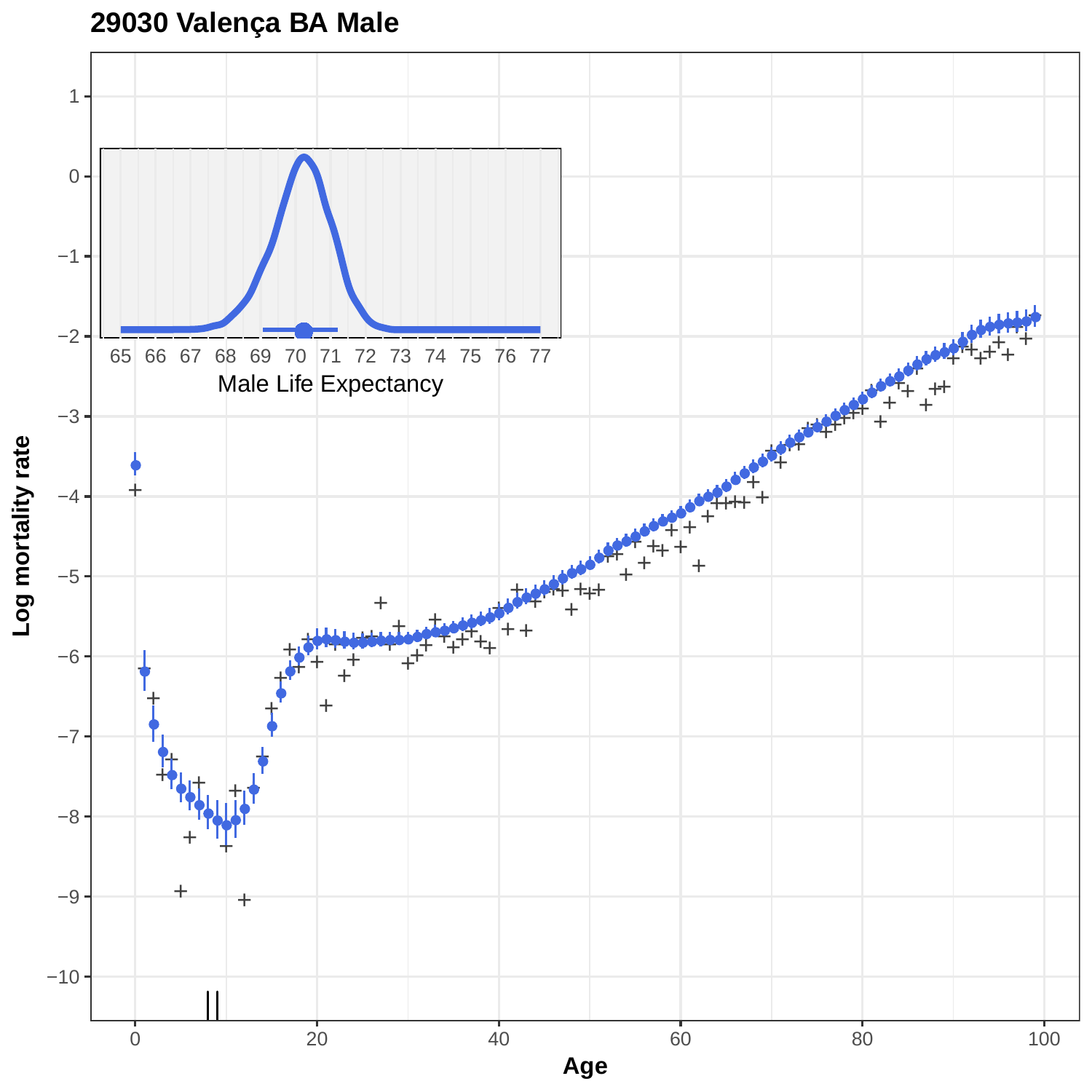

#### **29031 Ilhéus−Itabuna BA Male**